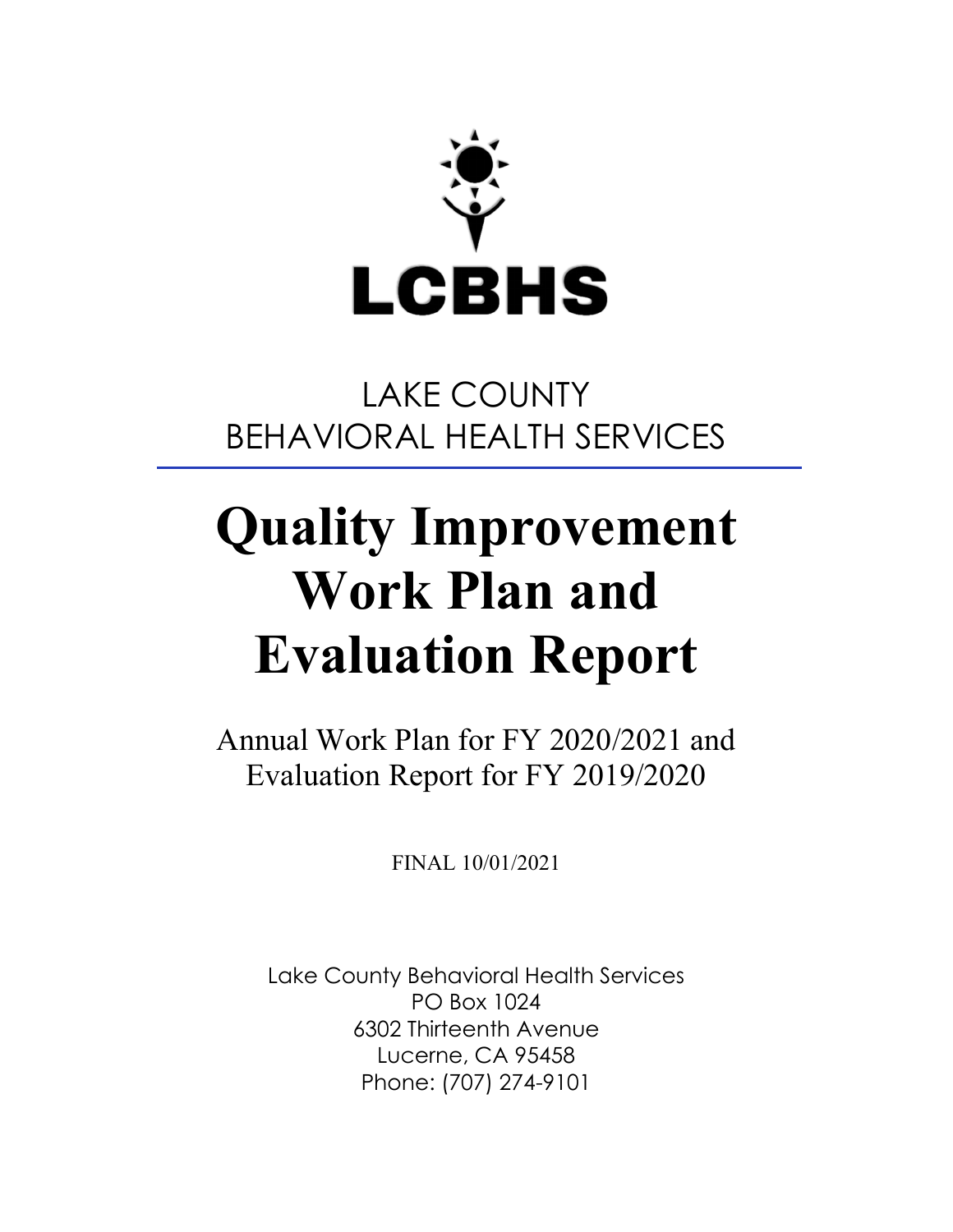# TABLE OF CONTENTS

| 1. Quality Improvement Program Characteristics <b>Example 2.1 August 2.1</b> Cuality Improvement Program Characteristics |  |
|--------------------------------------------------------------------------------------------------------------------------|--|
|                                                                                                                          |  |
|                                                                                                                          |  |
|                                                                                                                          |  |
|                                                                                                                          |  |
|                                                                                                                          |  |
|                                                                                                                          |  |
|                                                                                                                          |  |
|                                                                                                                          |  |
|                                                                                                                          |  |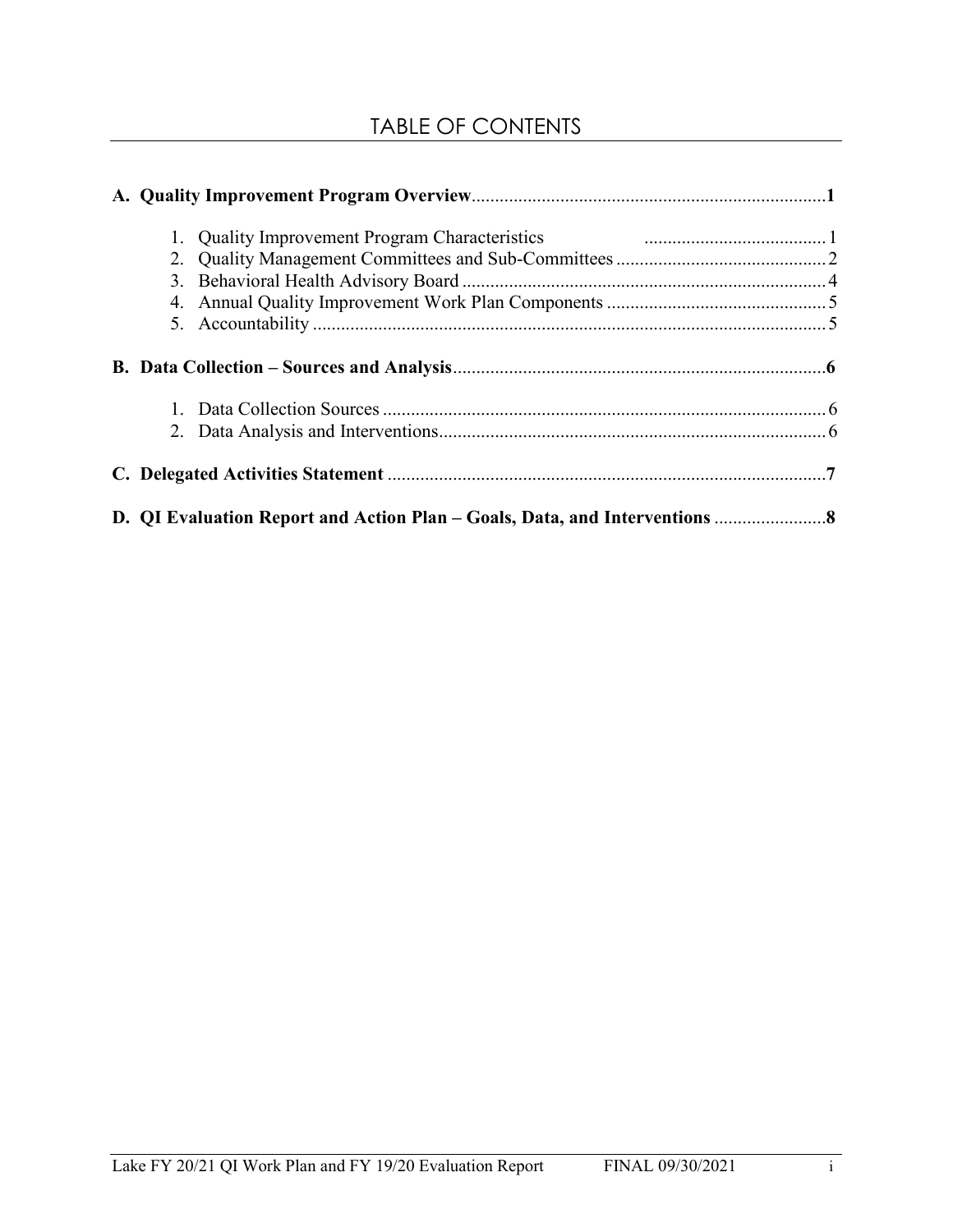### **A. QUALITY IMPROVEMENT PROGRAM OVERVIEW**

#### *1. Quality Improvement Program Characteristics*

Lake County Behavioral Health Services (LCBHS) has implemented a Quality Improvement (QI) program in accordance with state requirements for evaluating the appropriateness and quality of the mental health services system, including monitoring utilization of services; timeliness; access; effectiveness of clinical care; client grievances and appeals; state fair hearings; and provider appeals.

The goal of the LCBHS QI program is to build a structure that ensures the overall quality of services. This goal is accomplished by realistic and effective QI activities and data-driven decision making; collaboration among staff, contract providers, clients, and their family members; and the utilization of technology for data and analysis. Through data collection and analysis, significant trends are identified; and policy and system-level changes are implemented, when appropriate.

QI activities include:

- 1. Identifying opportunities for improvement;
- 2. Collecting and analyzing data to measure against goals or identified areas of improvement;
- 3. Designing and implementing interventions to improve performance;
- 4. Measuring the effectiveness of the interventions; and
- 5. Incorporating successful interventions in the system, as appropriate.

The LCBHS QI program is designed to address quality improvement and quality management to ensure that the processes for obtaining services are fair, efficient, and cost-effective; and that they produce results consistent with the belief that people with mental illness may recover.

The QI program is crucial for upholding and monitoring the requirements of state and federal regulations regarding timeliness and quality of care; the Medi-Cal Mental Health Plan (MHP) contract with the California Department of Health Care Services (DHCS); the state plan contract with DHCS for the delivery of Drug Medi-Cal (DMC) services; and the contract between LCBHS and DHCS for the delivery of Substance Abuse Prevention and Treatment Block Grant (SABG) services.

Executive management and program leadership is crucial to ensure that QI activities and findings are used to establish and maintain the overall quality of the service delivery system and organizational operations. As a result, the QI program is directly accountable to the LCBHS Administrator.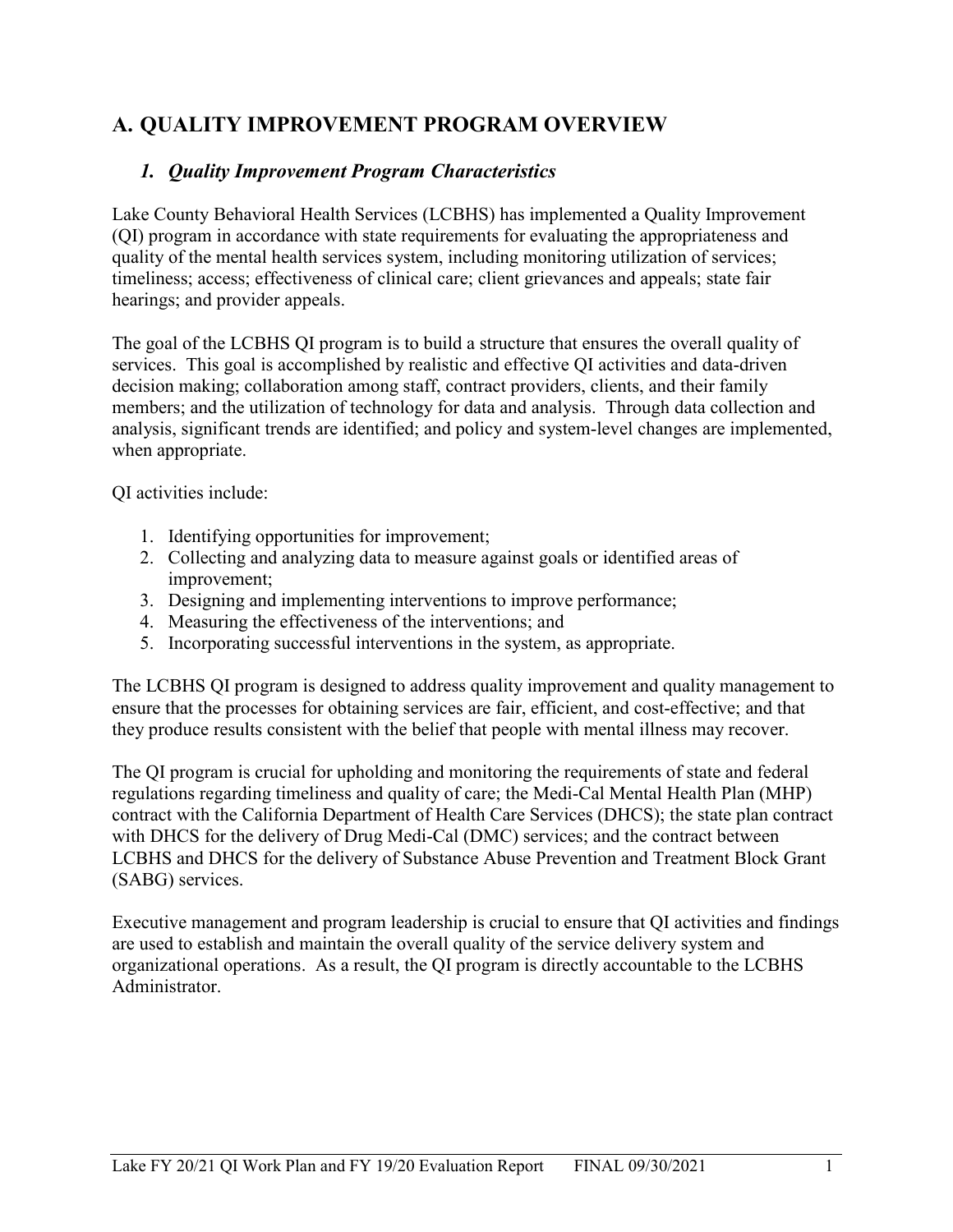#### *2. Quality Management Committees and Sub-Committees*

- a. The Quality Improvement Committee (QIC) is charged with implementing and overseeing the quality improvement activities of the agency. The QIC collects, reviews, evaluates, and analyzes data; and implements actions that frequently involve handling sensitive and confidential information. The QIC recommends policy decisions; reviews and evaluates the results of QI activities; and monitors the progress of QI projects.
	- QIC Meeting Frequency The QIC meets quarterly, for a total of four (4) meetings annually.
	- QIC Responsibilities Specific responsibilities of the QIC include, but are not limited to, the following:
		- o Identify and address systems issues
		- o Review quality of care concerns and initiate timely interventions to mitigate issues
		- o Review and recommend action regarding issues that involve:
			- High-risk clients and individuals with high utilization of services
			- Unresolved clinical issues
			- Unresolved complaints
			- Evidence of treatment that is not within professional or ethical standards
			- Denials of service
			- Treatment that appears to be inadequate or ineffective
			- Utilization of inpatient and IMD services
		- o Plan, develop, and implement required Performance Improvement Projects (PIPs)
		- o Review and update, as necessary, the Implementation Plan for Specialty Mental Health Services (SMHS)
		- o Monitor grievances and appeals
		- o Collect and analyze consumer survey responses
		- o Promote consumer and family voice to improve wellness and recovery
		- o Initiate corrective action plans adopted by the QIC for the purpose of improving access to services and quality of care
		- o Report data collection and monitoring activity outcomes to staff, providers, agency partners, Behavioral Health Board and other stakeholders
		- o Develop strategies to integrate health care throughout Lake County
	- QIC Membership Designated members of the QIC include the QI Coordinator; management/supervisory staff; clinical staff; case management staff; clerical and support staff; clients; family members; and other stakeholders.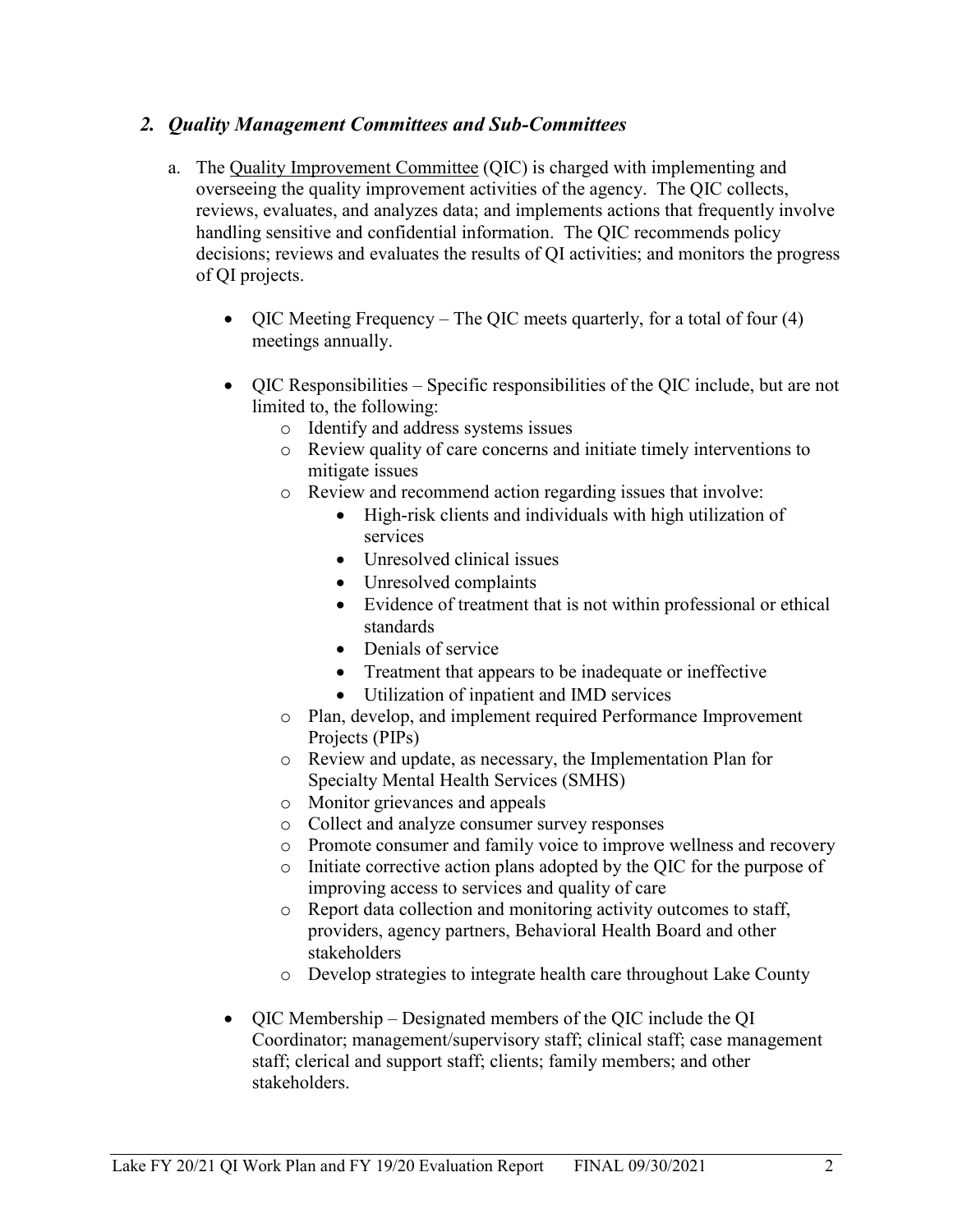- Agenda The QIC uses a standing meeting agenda to ensure that all required QI components are addressed at each QIC meeting. The agenda includes at least the following:
	- o Review Access Log information
	- o Review Clinical Team Meeting Assessments (CANS, PSC, etc.)
	- o Review Inpatient / IMD / Residential programs: census, utilization, and length of stay
	- o Review processed TARs
	- o Review medication monitoring/med chart review process
	- o Review grievances and appeals (client or provider), including change of provider requests
	- o Review NOABDs
	- o Review requests for (or results of) state fair hearings; requests for aid paid pending
	- o Conduct chart reviews; monitor any Corrective Action Plans (CAPs)
	- o Assess client and family satisfaction surveys
	- o Review Performance Improvement Projects (PIPs); progress; and related data
	- o Review data for client- and system-level performance outcome measures
	- o Review results of Medi-Cal service verification process
	- o Review compliance; fraud/waste; patient's rights; and HIPAA/privacy issues
	- o Review county and contract provider certification/recertification status; credentialing
	- o Review new regulations and standards, including DHCS notices and publications
	- o Review and update SMHS Implementation Plan, as necessary (annually)
	- o Review provider satisfaction surveys, as necessary (annually)
	- o Review results of audits and other reviews (triennial; EQR; SUD)
	- o Discuss consumer participation in services, system planning, QIC, etc.
	- o Other items for discussion
	- o Recommend identified program changes; assign new action items
- QIC Meeting Sign-In Sheet A Sign-In Sheet is collected at the beginning of each QIC meeting. A Confidentiality Statement is integrated into the QIC sign-in sheet to ensure the privacy of protected health information.
- QIC Meeting Minutes The QIC uses a meeting minute template to ensure that all relevant and required components are addressed in each set of minutes.
	- o Meeting minutes are utilized to track action items and completion dates.
	- o Minutes are maintained by designated QI staff and are available for required annual audits and triennial reviews.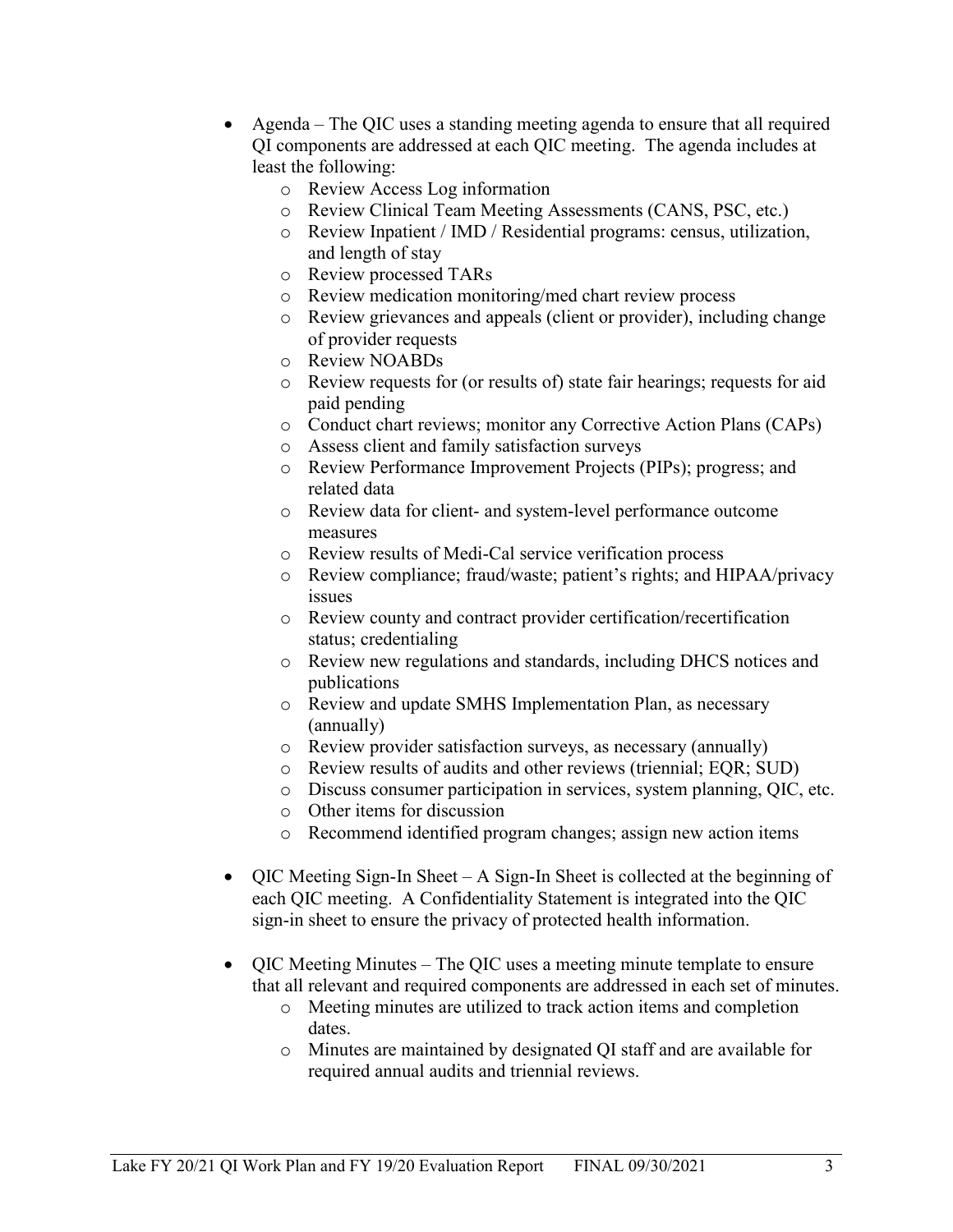- The QIC assures that QI activities are completed and utilizes a continuous feedback loop to evaluate ongoing quality improvement activities, including the PIPs. This feedback loop helps to monitor previously-identified issues, and provides a mechanism to track issues over time. The QIC continuously conducts planning and initiates new activities for sustaining improvement.
- Due to the diverse membership of the QIC, information sharing will not breach client confidentiality regulations consequently, information of a confidential nature will be provided in summary form only.

#### • *QIC Sub-Committees*

- o Cultural Competency Committee This committee identifies cultural variations and satisfaction with/use of services across cultures; identifies culturally-relevant issues surrounding the design and delivery of services; develops staff cultural competency; develops and implements a Cultural and Linguistic Competency Plan; and provides quarterly reports to the QIC and LCBHS Administrator. Meeting minutes are recorded and maintained.
- o Medication Monitoring This committee meets quarterly and reviews a sample size of the medication services provided by the psychiatrist and/or other medical staff; maintains the medication room safety environment; and monitors medication practices. Results are directly reviewed with the contracted provider, psychiatrist, medication support staff, and the Compliance and QI Coordinator. A summary report is also shared with the QIC.
- o Special Incident Sub-Committee This committee meets as needed to respond to requests for review of special incidents/unusual occurrences. The committee may initiate and/or conduct a peer review of the event. A Log of Unusual Occurrences is maintained by the QI Coordinator.
- b. The Compliance Program Committee is charged with ensuring that Medi-Cal services are billed appropriately and in compliance with all state and federal regulations. Please refer to the *LCBHS Compliance Plan* for the roles and responsibilities of this Committee.

#### *3. Behavioral Health Advisory Board*

The Behavioral Health Board (BHB) meets at least six (6) times annually. The members of the BHB include appointed consumers; representative from the Lake County Board of Supervisors; LCBHS Administrator; QI Staff and support staff. The BHB receives information from the QIC and provides feedback on access findings and policy change proposals. The comments from this forum are documented in the meeting minutes and reported back to the QIC to finalize and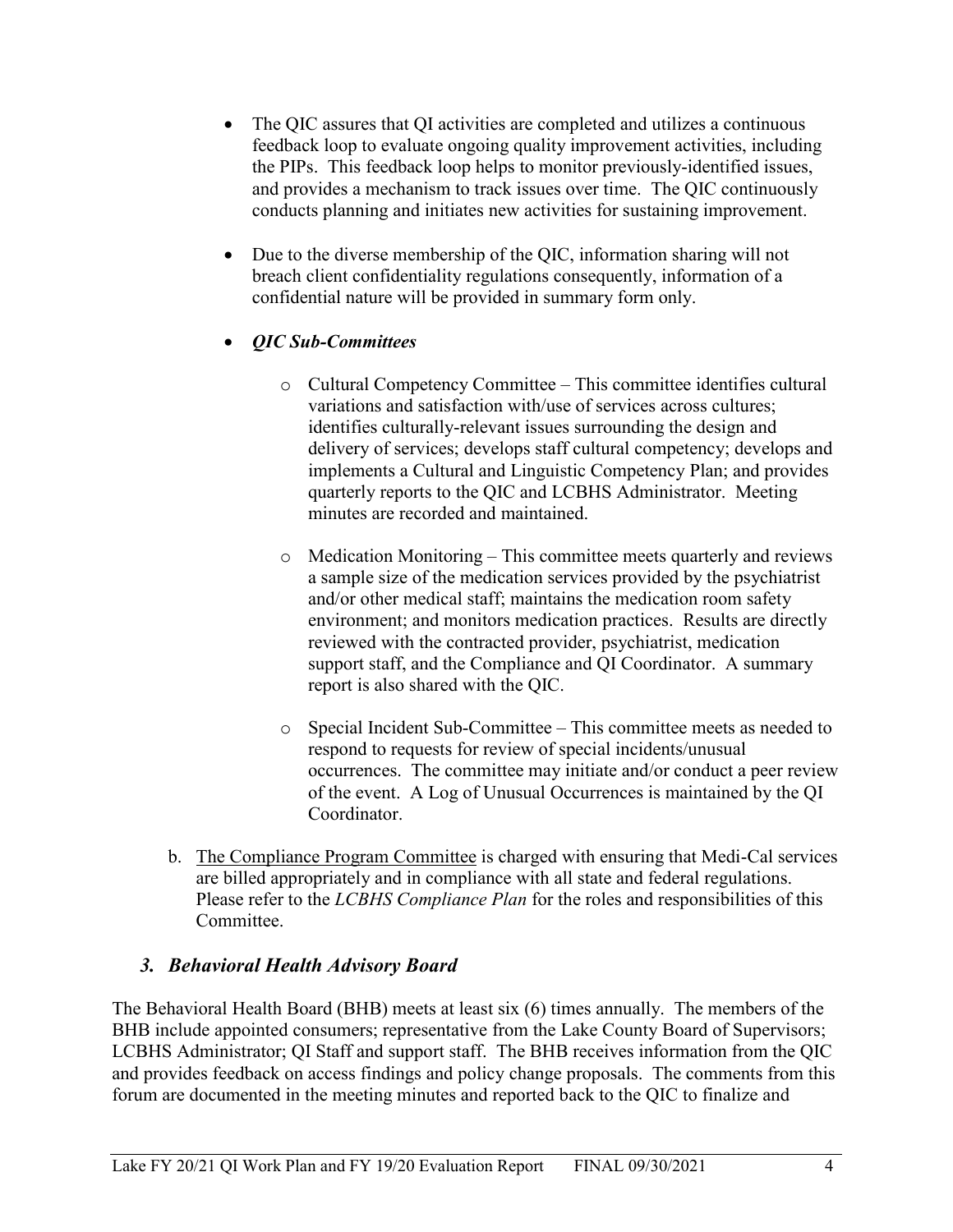policy changes. A QIC member regularly presents information to the BHB to ensure that quality issues are discussed.

#### *4. Quality Improvement Annual Work Plan Components*

The Annual Work Plan for Quality Improvement activities of LCBHS provides the blueprint for the quality management functions designed to improve both client access and quality of care. This Plan is evaluated annually and updated as necessary.

The LCBHS annual QI Work Plan includes at least the following components:

- a. An annual evaluation of the overall effectiveness of the QI Program, utilizing data to demonstrate that QI activities have contributed to meaningful improvement in clinical care and client service;
- b. Objectives and activities for the coming year;
- c. Progress on previously-identified issues, including tracking issues over time through data analysis; and
- d. Activities for sustaining improvement.

The LCBHS QI Coordinator facilitates the implementation of the QI Work Plan and the QI activities. Sufficient time to engage in QI activities will be allocated to this position (e.g., conducting chart reviews, coordinating Performance Improvement Projects, facilitating the committee, monitoring activities).

The QI Work Plan ensures the opportunity for input and active involvement of clients, family members, licensed and paraprofessional staff, providers, and other interested stakeholders in the Quality Improvement program. QIC members participate in the planning, design, and implementation of the QI program, including policy setting and program planning. The LCBHS QI Work Plan addresses quality assurance/improvement factors as related to the delivery of timely, effective, and culturally-competent specialty mental health services.

The QI Work Plan is posted on the LCBHS website, and is also available upon request. It is provided to the External Quality Review Organization (EQRO) during its annual review of the LCBHS system. The QI Work Plan is also available to DHCS during the triennial Medi-Cal reviews.

#### *5. Accountability*

The QIC is accountable to the LCBHS Director. The QI program coordinates performance monitoring activities throughout the program and includes client and system level outcomes, implementation and review of the utilization review process, credentialing of licensed staff, monitoring and resolution of beneficiary grievances, fair hearings, and provider appeals, periodically assessing consumer, youth, and family satisfaction, and reviewing clinical records.

LCBHS contracts with North American Mental Health Services (NAMHS), Locum Tenens, and with hospitals in the region and state for inpatient services. As a component of the contracts,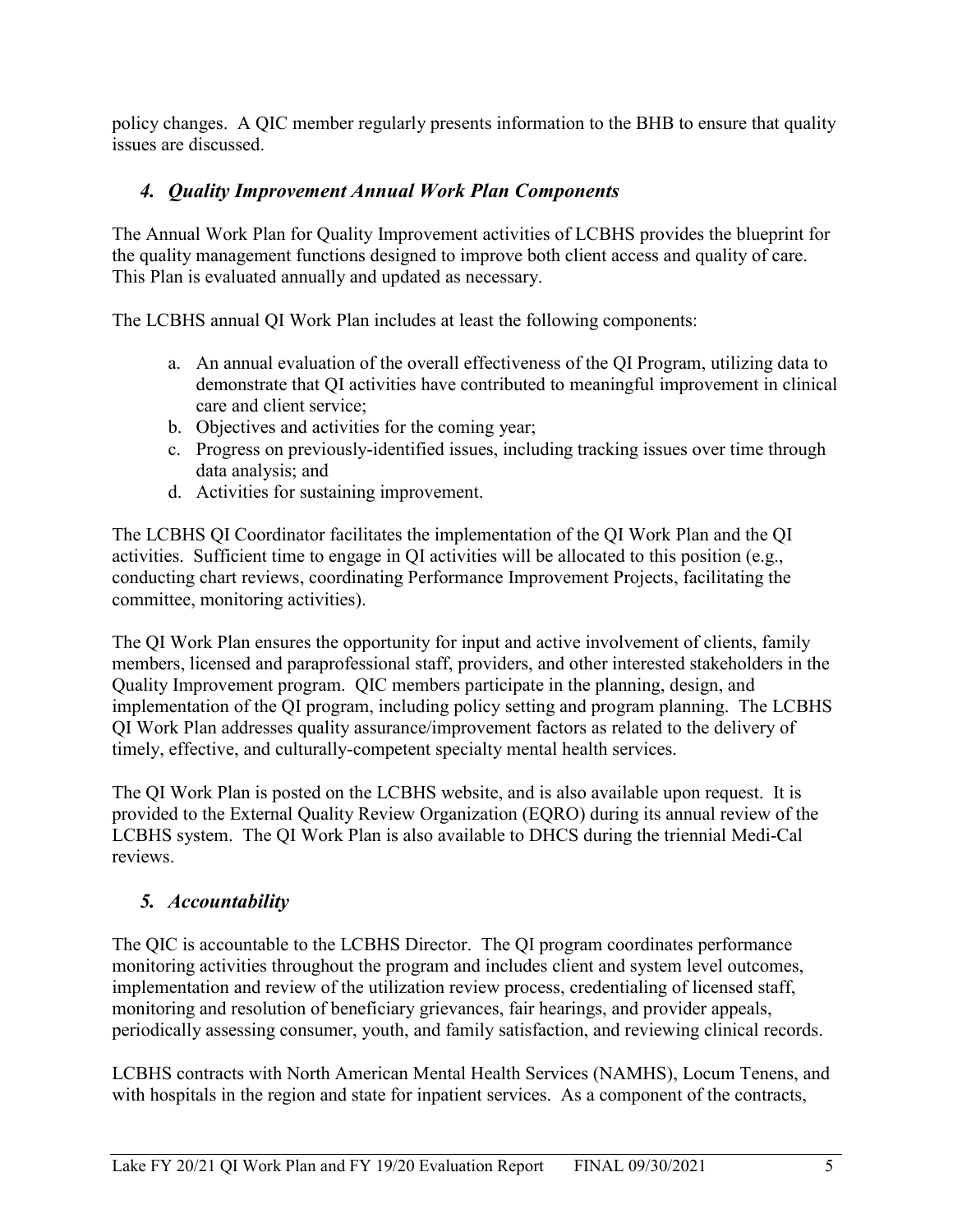these entities are required to cooperate with the QI program and allow access to relevant clinical records to the extent permitted by state and federal regulations.

#### **B. DATA COLLECTION – SOURCES AND ANALYSIS**

#### *1. Data Collection Sources*

Data sources and types may include, but not are limited to, the following (as available):

- Client and service utilization data by type of service, age, gender, race, ethnicity, primary language, veterans, and LGBTQ
- Electronic Health Record (EHR) reports
- Access Log
- Crisis Log
- Test call logs
- Treatment Authorization Requests (TARs) and Inpatient logs
- Service Authorization Request (SAR) logs
- Change of Provider forms and logs
- Client Grievance/Appeal logs; State Fair Hearing logs
- Client and family satisfaction surveys
- Notice of Adverse Benefit Determination (NOABD) forms and logs
- Second Opinion requests and outcomes
- QI Chart Review Checklists (and any corrective action plans [CAPs])
- Medication Chart Review Checklists (and any related CAPs)
- Staff training logs
- Staff productivity reports
- Compliance logs
- Policies and procedures
- QIC and other meeting minutes
- EQR and Medi-Cal Audit results
- Special reports from DHCS or other required studies

#### *2. Data Analysis and Interventions*

- a. Data analysis is conducted in several ways.
	- Cerner has a number of standard reports which managers and supervisors utilize.
	- LCBHS uses an internal administrative analyst to analyze client- and system-level data to track clients, services, outcomes and costs over time.
	- If there are areas of concern, the QIC discusses the information. Clinical staff may be asked to implement CAPs, as needed.
- b. Proposed changes to programs and/or interventions are discussed with individual staff; QIC members (including consumers and family members); Behavioral Health Board members; and management.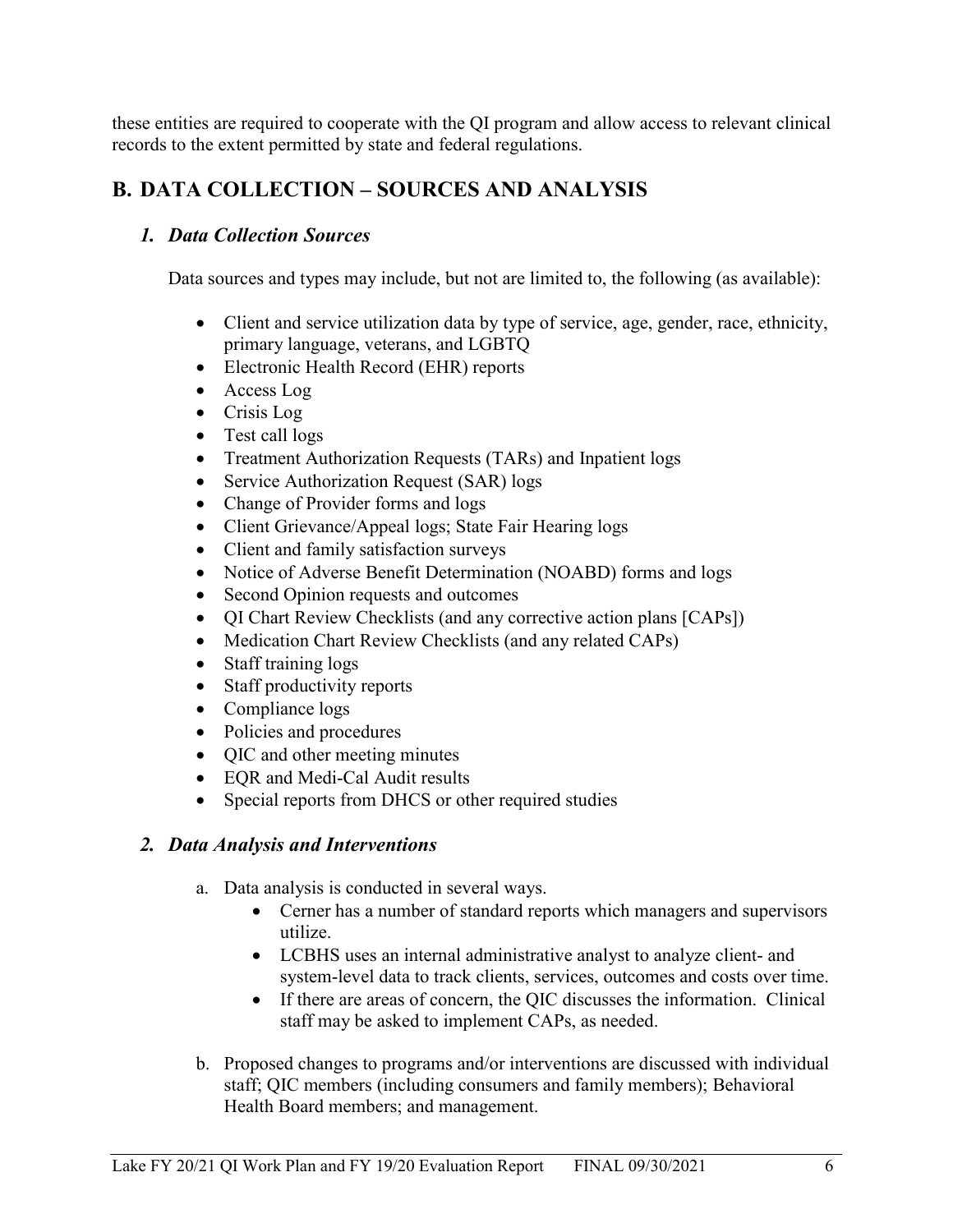- Program changes obtain approval of the LCBHS Administrator prior to implementation.
- c. Effectiveness of program changes are evaluated by the QIC.
	- Input from QIC is documented in the meeting minutes, which include the activity, person responsible, and timeframe for completion.
	- Each activity and the status for follow-up are discussed at the beginning of the next meeting.

## **C. DELEGATED ACTIVITIES STATEMENT**

LCBHS does not delegate any review activities. Should delegation take place in the future, this Plan will be amended accordingly.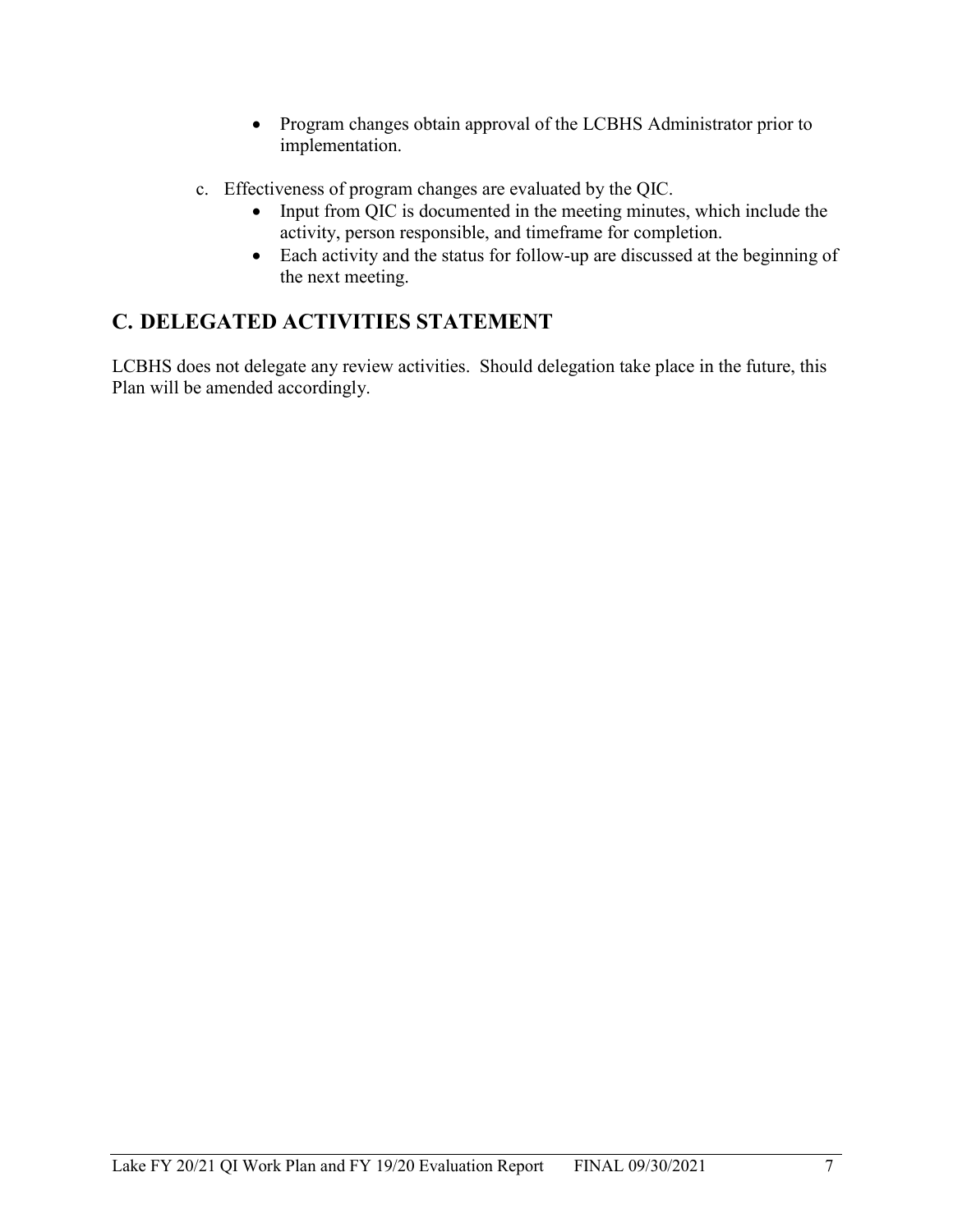### **D. QI EVALUATION REPORT AND ACTION PLAN – GOALS, DATA, AND INTERVENTIONS**

| Goal 1: Persons requesting non-crisis mental health services who are new to LCBHS are offered an initial assessment<br>appointment within ten (10) business days of the request                                                                                                                                                                                                                              |                                                                                                                                                                                     |              |            |
|--------------------------------------------------------------------------------------------------------------------------------------------------------------------------------------------------------------------------------------------------------------------------------------------------------------------------------------------------------------------------------------------------------------|-------------------------------------------------------------------------------------------------------------------------------------------------------------------------------------|--------------|------------|
| Objective                                                                                                                                                                                                                                                                                                                                                                                                    | To monitor timeliness of new requests for routine outpatient mental health services to ensure accessibility                                                                         |              |            |
| <b>Numerator</b>                                                                                                                                                                                                                                                                                                                                                                                             | Total number of persons requesting mental health services who are new to LCBHS and were offered an initial<br>assessment appointment within 10 business days in a given fiscal year |              |            |
| <b>Denominator</b>                                                                                                                                                                                                                                                                                                                                                                                           | Total number of persons requesting mental health services who are new to LCBHS mental health services in a given<br>fiscal year                                                     |              |            |
| Performance<br><b>Indicator/Target Goal</b>                                                                                                                                                                                                                                                                                                                                                                  | To offer an initial assessment appointment within 10 business days of request                                                                                                       |              |            |
|                                                                                                                                                                                                                                                                                                                                                                                                              | Number and percent of new requests who met this standard in FY 2018-2019                                                                                                            | 25 requests  | 17.9%      |
| Data                                                                                                                                                                                                                                                                                                                                                                                                         | Number and percent of new requests who met this standard in FY 2019-2020                                                                                                            | 599 requests | 87.8%      |
|                                                                                                                                                                                                                                                                                                                                                                                                              | Number and percent of new requests who met this standard in FY 2020-2021                                                                                                            | <b>TBD</b>   | <b>TBD</b> |
| <b>Evaluation</b>                                                                                                                                                                                                                                                                                                                                                                                            |                                                                                                                                                                                     |              |            |
| Analysis: The percent of persons requesting mental health services who are new to LCBHS and who were offered an assessment appointment<br>within 10 business days greatly increased from 17.9% in FY 2018-2019 to 87.8% in FY 2019-2020. LCBHS has improved in this area;<br>however, because timely access is a key component, LCBHS will continue to monitor this goal in FY 20/21.                        |                                                                                                                                                                                     |              |            |
| Quality Improvement Action Plan: In FY 20/21, LCBHS will maintain and/or improve the percent of requests that are offered an initial<br>assessment appointment within 10 business days.                                                                                                                                                                                                                      |                                                                                                                                                                                     |              |            |
| <b>Planned Interventions:</b><br>Conduct staff training on scheduling new requests for services, with an emphasis on the 10-day standard.<br>Provide feedback to staff at monthly staff meetings on the percent of requests that were offered within 10 business days.<br>Review staff schedules and block assessment times each week to allow admin staff to schedule appointments within 10 business days. |                                                                                                                                                                                     |              |            |

- Review data weekly with management staff and monthly via QAPI to identify any barriers to meeting the 10-day timeframe; document data review.
- Develop prompt or reminder regarding the 10-day rule on the Access Log; train staff on the updated Access Log.

**Data Source:** Access Log**; Frequency:** Quarterly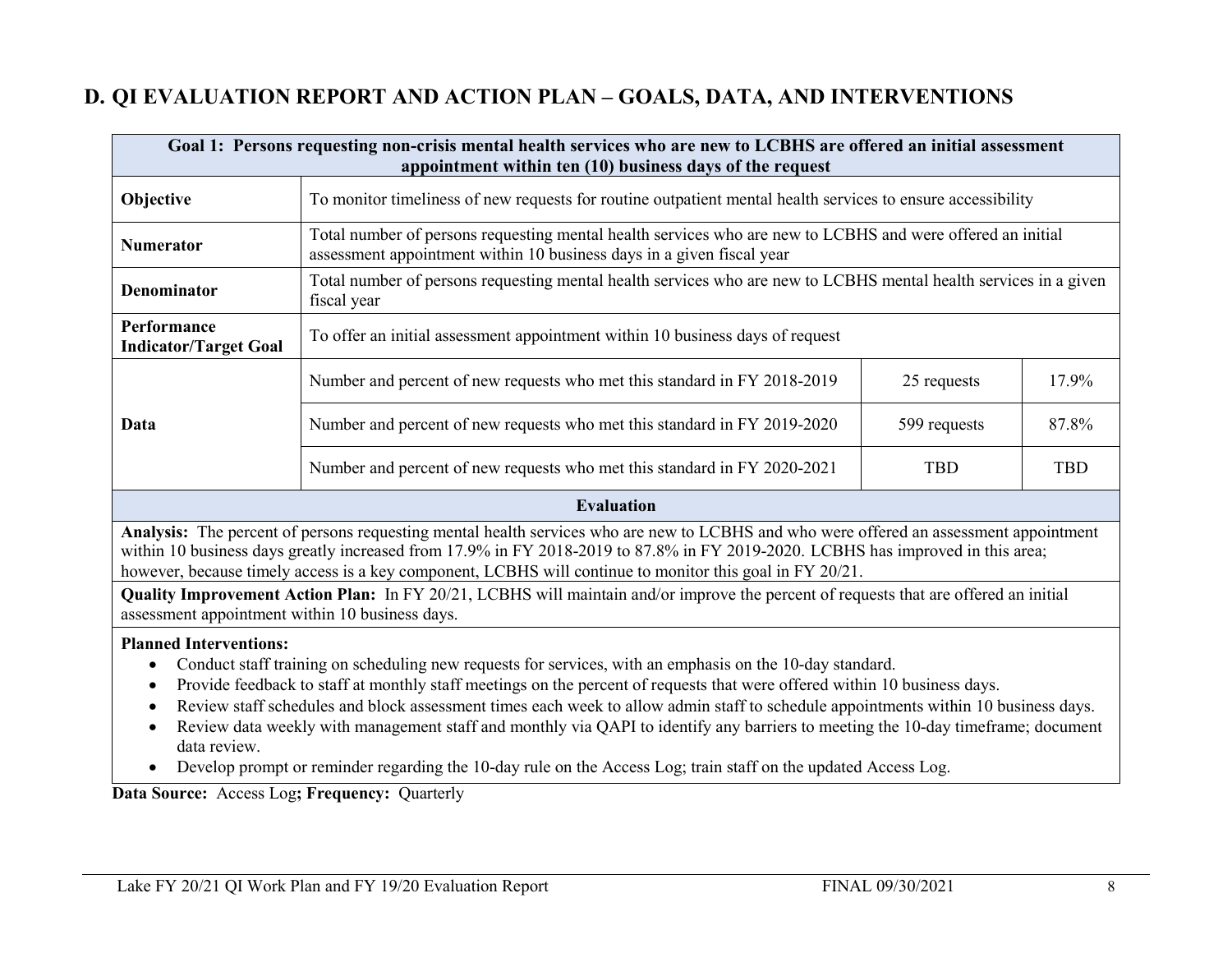| Goal 2: Increase the number of outpatient mental health services received by Transition Age Youth (TAY)                                                                                                                                                                                                                                                                                                               |                                                                                                                                        |                                 |  |  |
|-----------------------------------------------------------------------------------------------------------------------------------------------------------------------------------------------------------------------------------------------------------------------------------------------------------------------------------------------------------------------------------------------------------------------|----------------------------------------------------------------------------------------------------------------------------------------|---------------------------------|--|--|
| Objective                                                                                                                                                                                                                                                                                                                                                                                                             | To offer TAY engaging outpatient mental health services to increase TAY utilization of services and LCBHS<br>service delivery capacity |                                 |  |  |
| <b>Numerator</b>                                                                                                                                                                                                                                                                                                                                                                                                      | Total number of outpatient mental health services delivered to TAY in a given fiscal year                                              |                                 |  |  |
| Total number of TAY clients served in a given fiscal year<br>Denominator                                                                                                                                                                                                                                                                                                                                              |                                                                                                                                        |                                 |  |  |
| To maintain to the number of outpatient mental health services received by TAY to at least 20 mental health services<br>Performance<br><b>Indicator/Target Goal</b><br>per TAY client each year                                                                                                                                                                                                                       |                                                                                                                                        |                                 |  |  |
|                                                                                                                                                                                                                                                                                                                                                                                                                       | Average number of outpatient mental health services received by TAY clients in FY 2018-2019                                            | 20.4 services per<br>TAY client |  |  |
| Data                                                                                                                                                                                                                                                                                                                                                                                                                  | Average number of outpatient mental health services received by TAY clients in FY 2019-2020                                            | 18.0 services per<br>TAY client |  |  |
|                                                                                                                                                                                                                                                                                                                                                                                                                       | Average number of outpatient mental health services received by TAY clients in FY 2020-2021                                            | <b>TBD</b>                      |  |  |
| <b>Evaluation</b>                                                                                                                                                                                                                                                                                                                                                                                                     |                                                                                                                                        |                                 |  |  |
| Analysis: The average number of outpatient mental health services received by TAY decreased from 20.4 services in FY 2018-2019 to 18<br>services in FY 2019-2020. Because this population is at high risk, LCBHS will continue to monitor this goal in FY 20/21.                                                                                                                                                      |                                                                                                                                        |                                 |  |  |
| Quality Improvement Action Plan: In FY 2020-2021, LCBHS will maintain or increase the number of outpatient mental health services<br>received by TAY at 20 or more mental health services per TAY client per year.                                                                                                                                                                                                    |                                                                                                                                        |                                 |  |  |
| <b>Planned Interventions:</b><br>Convene a QIC sub-committee around services currently being offered to the TAY population.<br>Offer staff training on designing services that help engage TAY in services.<br>Conduct TAY focus groups at least quarterly to generate ideas for TAY activities.<br>Identify and deliver engaging TAY activities (e.g., hiking, snow sports, weekend trips to regional events, etc.). |                                                                                                                                        |                                 |  |  |

- Identify TAY activities for TAY and families to create positive experiences (e.g., bowling; evening hiking; picnics; Karaoke).
- Develop Peer Mentor positions (0.5 FTEs) to help engage TAY and create engaging TAY activities.

**Data Source:** Cerner; **Frequency:** Annually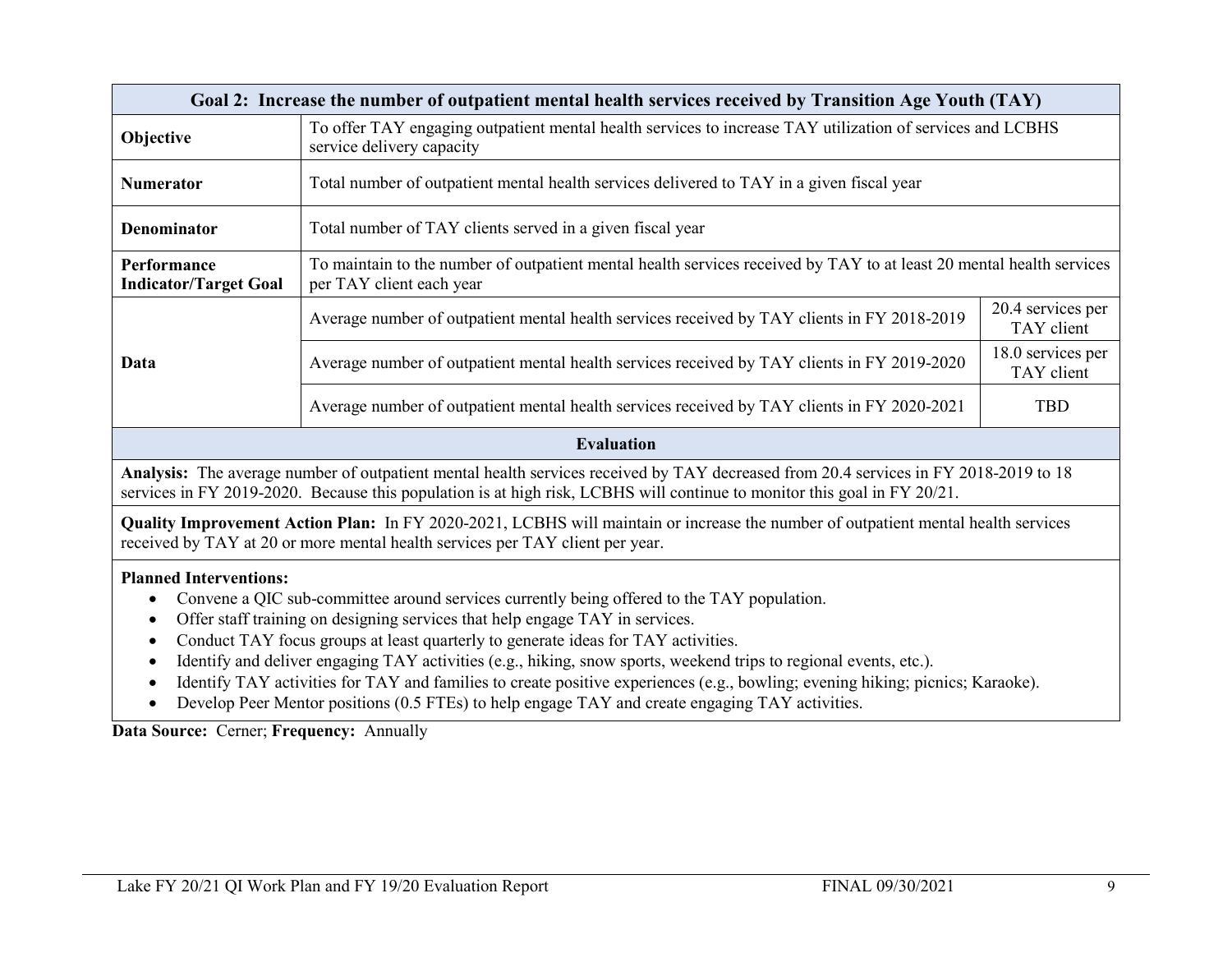| <b>Goal 3: Ensure timely access to a Medication Assessment</b>                                                                                          |                                                                                                                                 |                    |            |  |
|---------------------------------------------------------------------------------------------------------------------------------------------------------|---------------------------------------------------------------------------------------------------------------------------------|--------------------|------------|--|
| Objective                                                                                                                                               | To monitor timeliness of new referrals to a medication assessment through psychiatry to ensure access to medication<br>services |                    |            |  |
| Total number of persons assigned to a psychiatrist who receive a medication assessment within 15 business days of<br><b>Numerator</b><br>the assignment |                                                                                                                                 |                    |            |  |
| Total number of persons assigned to a psychiatrist<br><b>Denominator</b>                                                                                |                                                                                                                                 |                    |            |  |
| Performance<br><b>Indicator/Target Goal</b>                                                                                                             | To ensure clients who need to be assessed for medications receive a medication assessment within 15 business days.              |                    |            |  |
|                                                                                                                                                         | Number of clients who received an on-time med assessment in FY 2018-2019                                                        | Data not available |            |  |
| Data                                                                                                                                                    | Number of clients who received an on-time med assessment in FY 2019-2020                                                        | Data not available |            |  |
|                                                                                                                                                         | Number of clients who received an on-time med assessment in FY 2020-2021                                                        | <b>TBD</b>         | <b>TBD</b> |  |
| <b>Evaluation</b>                                                                                                                                       |                                                                                                                                 |                    |            |  |
| NOTE: This goal is new to the OI Work Plan I CRHS is currently working with its FHR vendor to develop the means to gather the data needed               |                                                                                                                                 |                    |            |  |

NOTE: This goal is new to the QI Work Plan. LCBHS is currently working with its EHR vendor to develop the means to gather the data needed for this important indicator. The data, time-bound targets, and related plan and interventions will be added at that time. Estimated roll-out is in FY 2020/21 or early FY 2021/22.

#### **Possible Collection Strategies and Data Sources:**

- Implement a log specifically for Medication Requests, or add a column on MH Access Log to specify if Medication is requested.
- Upgrade EHR to allow coding of Medication/Psychiatry requests and/or tracking of psychiatry assignment.

**Data Source:** TBD; **Frequency:** Annually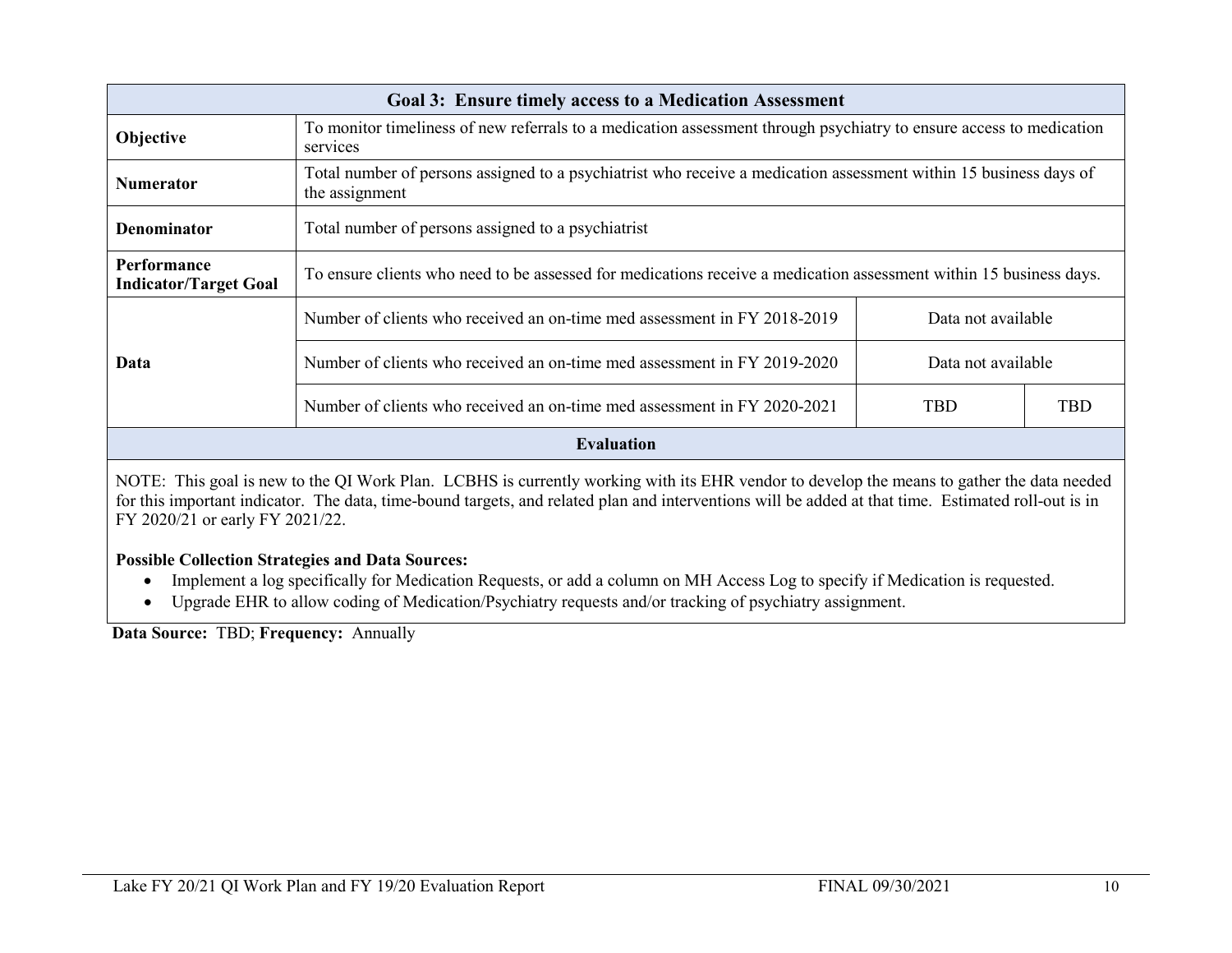| Goal 4: Persons assessed for mental health services receive a first service within ten (10) business days of assessment                                                                                                                                                                                                                                             |                                                                                                                                                                         |                |                   |
|---------------------------------------------------------------------------------------------------------------------------------------------------------------------------------------------------------------------------------------------------------------------------------------------------------------------------------------------------------------------|-------------------------------------------------------------------------------------------------------------------------------------------------------------------------|----------------|-------------------|
| <b>Objective</b>                                                                                                                                                                                                                                                                                                                                                    | Ensure that persons receive a first service within 10 business days of the assessment                                                                                   |                |                   |
| <b>Numerator</b>                                                                                                                                                                                                                                                                                                                                                    | Total number of persons assessed for outpatient mental health services who received a first service within 10<br>business days of the assessment in a given fiscal year |                |                   |
| <b>Denominator</b>                                                                                                                                                                                                                                                                                                                                                  | Total number of clients assessed for outpatient mental health services who received a service in a fiscal year                                                          |                |                   |
| Performance<br><b>Indicator/Target Goal</b>                                                                                                                                                                                                                                                                                                                         | To receive an outpatient mental health service within 10 business days of the mental health assessment                                                                  |                |                   |
|                                                                                                                                                                                                                                                                                                                                                                     | Number and percent of services that met this standard in FY 2018-2019                                                                                                   | 43 out of 83   | $51.8\%$ met goal |
| Data                                                                                                                                                                                                                                                                                                                                                                | Number and percent of services that met this standard in FY 2019-2020                                                                                                   | 205 out of 354 | 57.9% met goal    |
|                                                                                                                                                                                                                                                                                                                                                                     | Number and percent of services that met this standard in FY 2020-2021                                                                                                   | <b>TBD</b>     | <b>TBD</b>        |
|                                                                                                                                                                                                                                                                                                                                                                     | <b>Evaluation</b>                                                                                                                                                       |                |                   |
| Analysis: The percent of persons assessed for outpatient mental health services who received a service within 10 business days of a mental<br>health assessment increased from 51.8% in FY 18/19 to 57.9% in FY 19/20. LCBHS has improved in this area; however, because timely access<br>is a key component, LCBHS will continue to monitor this goal in FY 20/21. |                                                                                                                                                                         |                |                   |
| <b>Quality Improvement Action Plan:</b> In FY 20/21, LCBHS will continue to improve the percent of services that met this standard.                                                                                                                                                                                                                                 |                                                                                                                                                                         |                |                   |
| <b>Planned Interventions:</b>                                                                                                                                                                                                                                                                                                                                       |                                                                                                                                                                         |                |                   |

- Conduct staff training on scheduling and documenting services within the 10-day standard.
- Instruct staff to call the client 24 to 48 hours before a scheduled service appointment, to remind the client of the appointment.
- Review timeliness data quarterly at QIC meetings and other relevant committees to identify ongoing barriers; improve quality; and provide immediate support, training, and feedback.
- Provide feedback to staff at monthly staff meetings on the percent of persons who received a first service within 10 business days.

**Data Source:** Access Log**;** Cerner; **Frequency:** Annually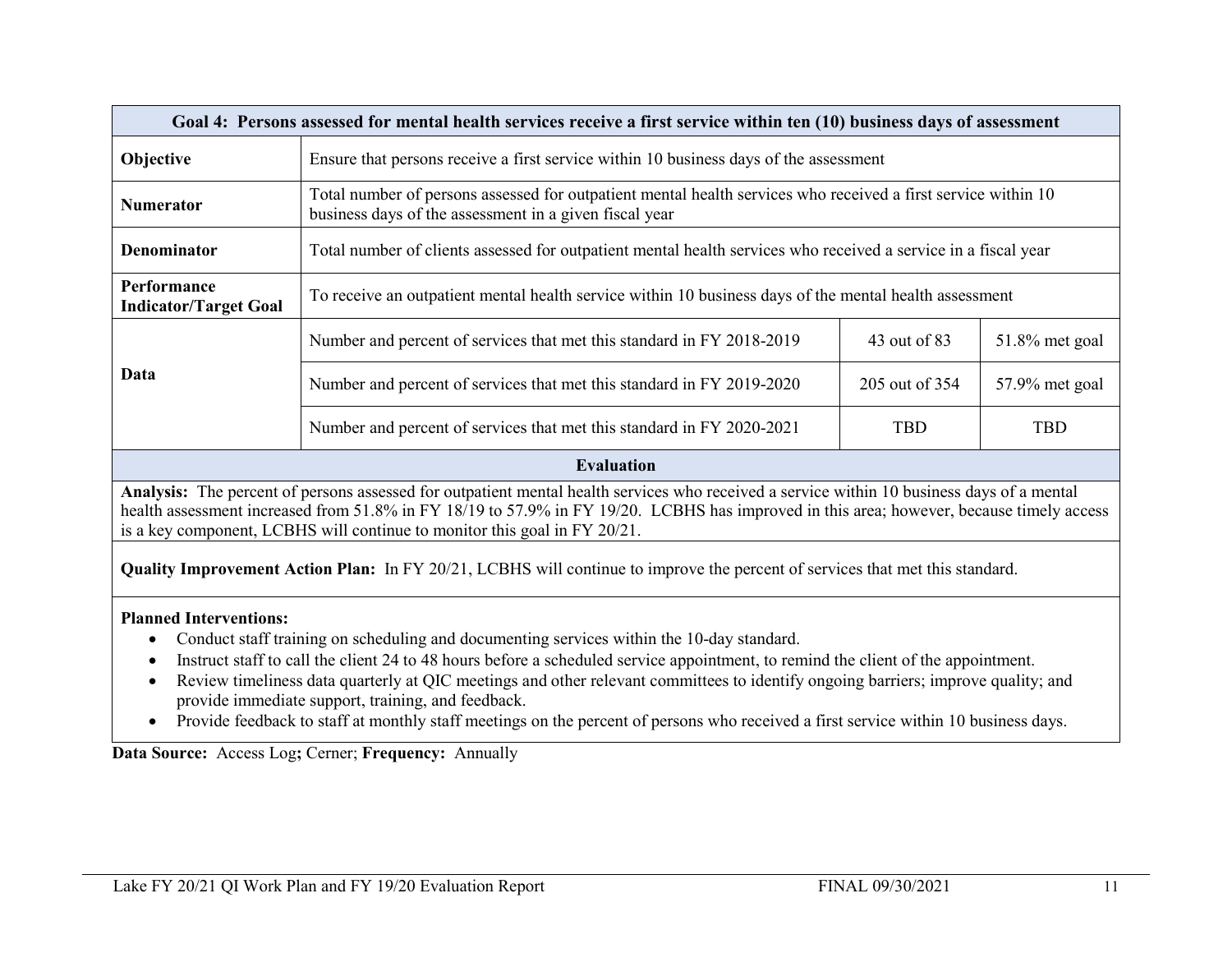| Goal 5: Increase Full-Service Partnership (FSP) program enrollment for clients of all ages                                                                                                                                                                                                                                                                                                                                                                                                                                                                  |                                                                                                                                      |                      |            |
|-------------------------------------------------------------------------------------------------------------------------------------------------------------------------------------------------------------------------------------------------------------------------------------------------------------------------------------------------------------------------------------------------------------------------------------------------------------------------------------------------------------------------------------------------------------|--------------------------------------------------------------------------------------------------------------------------------------|----------------------|------------|
| Objective                                                                                                                                                                                                                                                                                                                                                                                                                                                                                                                                                   | To increase the number and percent of clients who are enrolled in the FSP program to help improve health, wellness,<br>and recovery. |                      |            |
| <b>Numerator</b>                                                                                                                                                                                                                                                                                                                                                                                                                                                                                                                                            | Number of FSP mental health clients served in a given fiscal year                                                                    |                      |            |
| <b>Denominator</b>                                                                                                                                                                                                                                                                                                                                                                                                                                                                                                                                          | Total number of all mental health clients served in a given fiscal year                                                              |                      |            |
| Performance<br>To increase the number of clients who are enrolled in the Full-Service Partnership (FSP) program<br><b>Indicator/Target Goal</b>                                                                                                                                                                                                                                                                                                                                                                                                             |                                                                                                                                      |                      |            |
|                                                                                                                                                                                                                                                                                                                                                                                                                                                                                                                                                             | Number and percent of FSP clients in FY 2018-2019                                                                                    | 104 of 1,488 clients | 7.0%       |
| Data                                                                                                                                                                                                                                                                                                                                                                                                                                                                                                                                                        | Number and percent of FSP clients in FY 2019-2020                                                                                    | 121 of 1,462 clients | 8.3%       |
|                                                                                                                                                                                                                                                                                                                                                                                                                                                                                                                                                             | Number and percent of FSP clients in FY 2020-2021                                                                                    | <b>TBD</b>           | <b>TBD</b> |
| <b>Evaluation</b>                                                                                                                                                                                                                                                                                                                                                                                                                                                                                                                                           |                                                                                                                                      |                      |            |
| Analysis: The percent of clients who are enrolled in the FSP program increased from 7% in FY 2018-2019 to 8.3% in FY 2019-2020.                                                                                                                                                                                                                                                                                                                                                                                                                             |                                                                                                                                      |                      |            |
| Quality Improvement Action Plan: In FY 20/21, LCBHS will continue to increase the number of clients who are enrolled in the FSP<br>program, to ensure that the highest risk clients are receiving the necessary supports and level of care.                                                                                                                                                                                                                                                                                                                 |                                                                                                                                      |                      |            |
| <b>Planned Interventions:</b><br>Provide ongoing training to staff to assess all clients for FSP eligibility.<br>$\bullet$<br>Train staff around FSP services, case management, and use of flex funds.<br>Identify and enroll clients who could benefit from FSP services.<br>Provide feedback to staff at monthly staff meetings on the number and percent of persons who are identified as FSP and discuss the<br>types of activities that have helped improve health, wellness, and recovery. Discuss other clients who could benefit from FSP services. |                                                                                                                                      |                      |            |

**Data Source:** Cerner; **Frequency:** Quarterly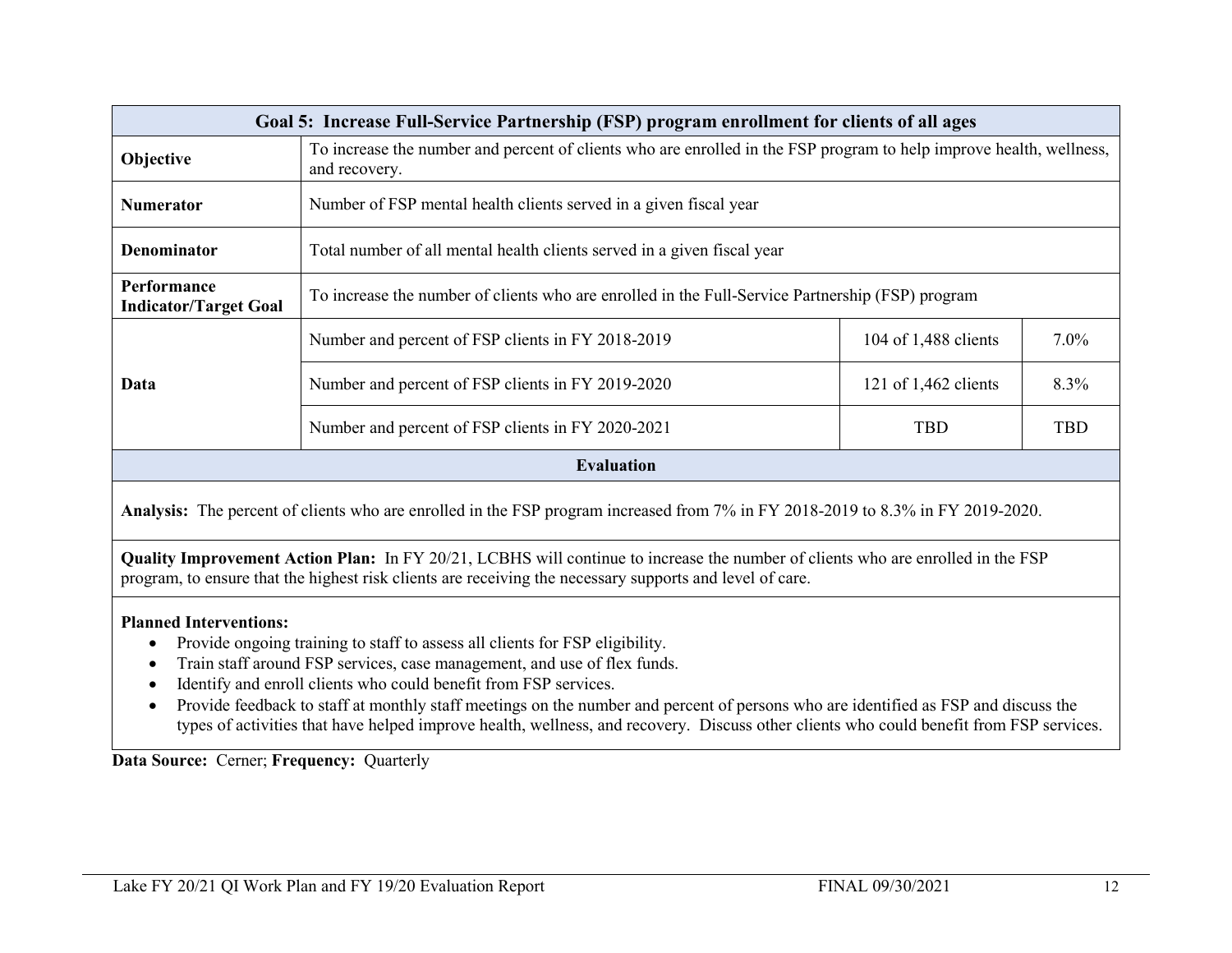| Goal 6: Resolve and respond in writing to 100% of all filed grievances within 60 calendar days                                                                   |                                                                                                                                                    |             |               |
|------------------------------------------------------------------------------------------------------------------------------------------------------------------|----------------------------------------------------------------------------------------------------------------------------------------------------|-------------|---------------|
| Objective                                                                                                                                                        | To evaluate client grievances, appeals, and requests for state fair hearings, to ensure access and quality of care                                 |             |               |
| <b>Numerator</b>                                                                                                                                                 | Number of grievances that were resolved, and client and provider notified in writing, within 60 calendar days of<br>receipt in a given fiscal year |             |               |
| Denominator                                                                                                                                                      | Total number of grievances in a given fiscal year                                                                                                  |             |               |
| Performance<br><b>Indicator/Target Goal</b>                                                                                                                      | 100% of filed grievances are resolved, and client and provider notified in writing, within 60 calendar days of receipt                             |             |               |
|                                                                                                                                                                  | Number of grievances and percent that met standard in FY 2018-2019                                                                                 | 10 received | $8/10 = 80\%$ |
| Data                                                                                                                                                             | Number of grievances and percent that met standard in FY 2019-2020                                                                                 | 12 received | $9/12 = 75%$  |
|                                                                                                                                                                  | Number of grievances and percent that met standard in FY 2020-2021                                                                                 | <b>TBD</b>  | TBD           |
| <b>Evaluation</b>                                                                                                                                                |                                                                                                                                                    |             |               |
| Analysis: The percent of grievances that were resolved within 60 calendar days decreased slightly from 80% in FY 18/19 to 75% in FY 19/20.                       |                                                                                                                                                    |             |               |
| <b>Quality Improvement Action Plan:</b> In FY 20/21, LCBHS will increase the percent of grievances that were resolved within 60 calendar days.                   |                                                                                                                                                    |             |               |
| <b>Planned Interventions:</b><br>Provide staff training on grievances, appeals, and state fair hearings and how to document and resolve each event.<br>$\bullet$ |                                                                                                                                                    |             |               |

• Review grievances, appeal, and state fair hearings during QIC to evaluate services and develop strategies for improving services.

**Data Source:** Grievance and Appeal Log; **Frequency:** Quarterly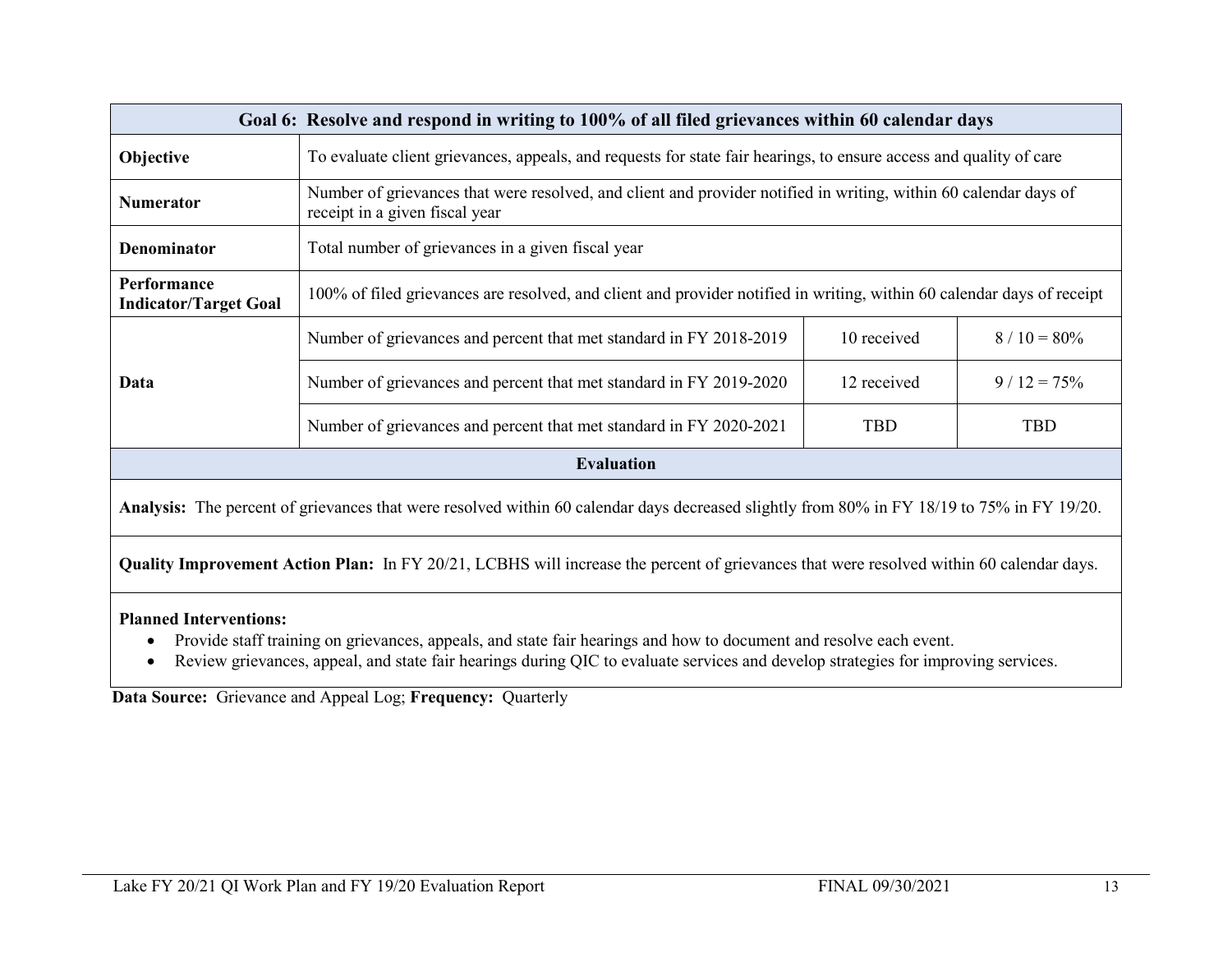| Goal 7: Increase the percentage of clients (adults, older adults, and youth) and youths' families reporting overall satisfaction with<br>services                                                                                                                                    |                                                                                                                                                                                      |          |       |
|--------------------------------------------------------------------------------------------------------------------------------------------------------------------------------------------------------------------------------------------------------------------------------------|--------------------------------------------------------------------------------------------------------------------------------------------------------------------------------------|----------|-------|
| Objective                                                                                                                                                                                                                                                                            | Increase the percentage of clients (adults, older adults, and youth) and youths' families who report overall<br>satisfaction with services on the Consumer Perception Surveys (CPS)  |          |       |
| <b>Numerator</b>                                                                                                                                                                                                                                                                     | Number of clients (adults, older adults, and youth) and youths' families who agreed to the survey question: "Overall,<br>I am satisfied with the services I received"                |          |       |
| <b>Denominator</b>                                                                                                                                                                                                                                                                   | Number of clients (adults, older adults, and youth) and youths' families who responded to the survey question:<br>"Overall, I am satisfied with the services I received"             |          |       |
| Performance<br><b>Indicator/Target Goal</b>                                                                                                                                                                                                                                          | Increase the percentage of clients (adults, older adults, and youth) and youths' families who report overall<br>satisfaction with services across the 2 CPS administrations annually |          |       |
|                                                                                                                                                                                                                                                                                      | Number and percent of clients/families who reported overall satisfaction<br>with services in FY 2018-2019                                                                            | 22 of 26 | 84.6% |
| Data                                                                                                                                                                                                                                                                                 | Number and percent of clients/families who reported overall satisfaction<br>with services in FY 2019-2020                                                                            | 16 of 23 | 69.6% |
|                                                                                                                                                                                                                                                                                      | Number and percent of clients/families who reported overall satisfaction<br>with services in FY 2020-2021                                                                            | TBD      | TBD   |
| <b>Evaluation</b>                                                                                                                                                                                                                                                                    |                                                                                                                                                                                      |          |       |
| Analysis: The percent of clients (adults, older adults, and youth) and youths' families who agreed to the survey question: "Overall, I am<br>satisfied with the services I received" decreased from 84.6% in FY 2018-2019 to 69.6% in FY 2019-2020. Because this component is key to |                                                                                                                                                                                      |          |       |

gauging quality of care, LCBHS will continue to monitor this goal in FY 2020-2021.

**Quality Improvement Action Plan:** In FY 20/21, LCBHS will increase the number and percent of clients (adults, older adults, and youth) and youths' families who report overall satisfaction with services.

#### **Planned Interventions:**

- Convene a QIC sub-committee around improving client satisfaction; review full survey results and poll random clients/families to identify possible reasons for dissatisfaction; develop interventions to mitigate the identified reasons.
- Offer staff training on engaging clients and providing excellent services that meet client needs.

**Data Source:** Completed and combined CPS results; **Frequency:** Twice each year, totaled annually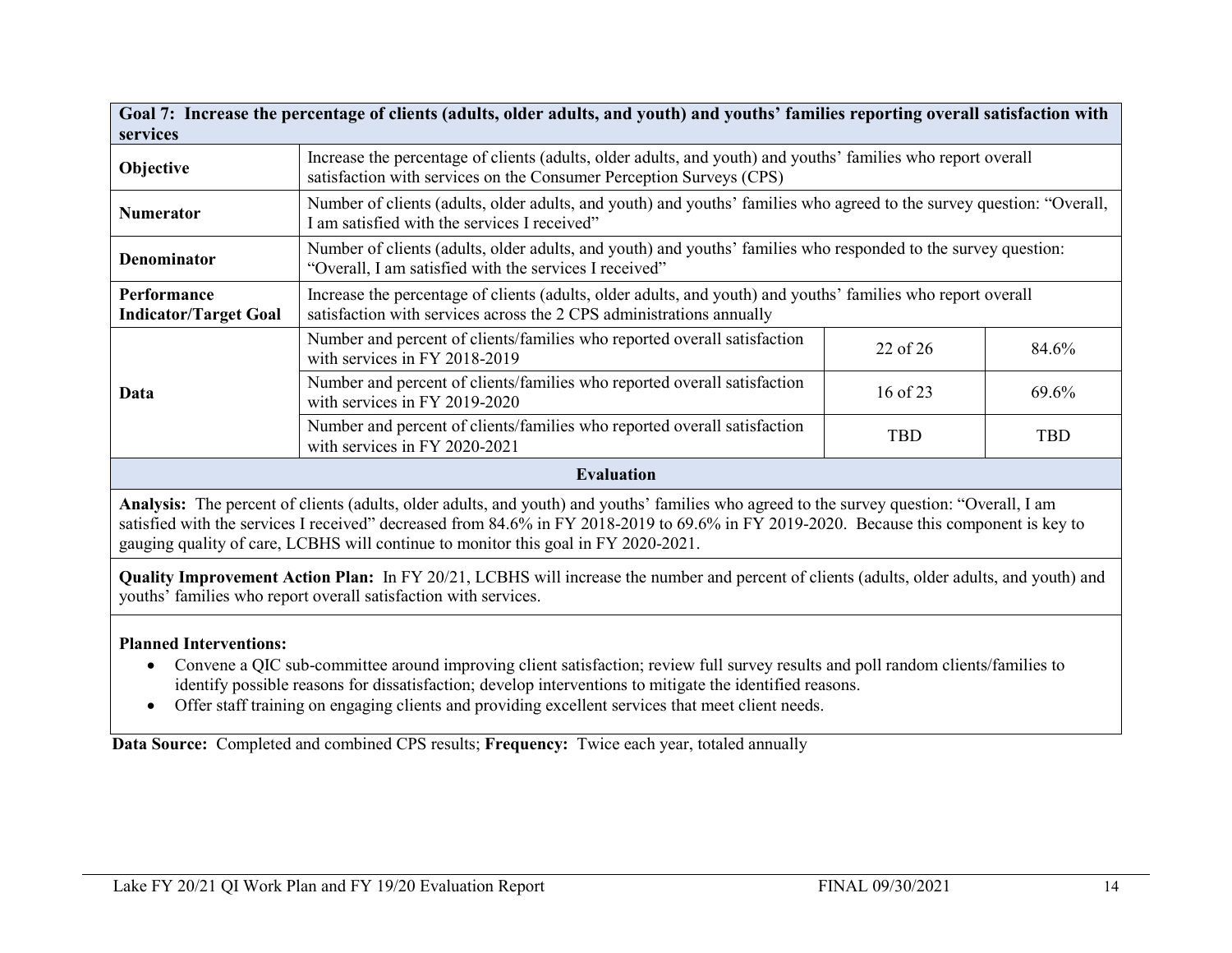| Goal 8: Deliver services that are culturally sensitive to each client's cultural/ethnic background and in their preferred language            |                                                                                                                                                                      |                |            |
|-----------------------------------------------------------------------------------------------------------------------------------------------|----------------------------------------------------------------------------------------------------------------------------------------------------------------------|----------------|------------|
| Objective                                                                                                                                     | To ensure staff deliver services that are culturally and linguistically sensitive to help improve access and quality of<br>care                                      |                |            |
| <b>Numerator</b>                                                                                                                              | Number of respondents who agreed to the consumer perception survey (CPS) question: "Staff were sensitive to my<br>cultural/ethnic background" in a given fiscal year |                |            |
| Denominator                                                                                                                                   | Total number of respondents who responded to the survey question: "Staff were sensitive to my cultural/ethnic<br>background"                                         |                |            |
| <b>Performance</b><br><b>Indicator/Target Goal</b>                                                                                            | To increase and/or sustain the number and percent of CPS respondents who agree to the question: "Staff were<br>sensitive to my cultural/ethnic background"           |                |            |
|                                                                                                                                               | Number and percent of respondents who report that staff met this measure in<br>FY 2018-2019                                                                          | 22 out of $26$ | 84.6%      |
| Data                                                                                                                                          | Number and percent of respondents who report that staff met this measure in<br>FY 2019-2020                                                                          | 9 out of 21    | 42.9%      |
|                                                                                                                                               | Number and percent of respondents who report that staff met this measure in<br>FY 2020-2021                                                                          | TBD            | <b>TBD</b> |
| <b>Evaluation</b>                                                                                                                             |                                                                                                                                                                      |                |            |
| Analysis: The percent of clients who agreed to the survey question: "Staff were sensitive to my cultural/ethnic background" greatly decreased |                                                                                                                                                                      |                |            |

from 84.6% in FY 2018-2019 to 42.9% in FY 2019-2020.

**Quality Improvement Action Plan:** In FY 20/21, LCBHS will improve the number and percent of clients who agree to the survey question: "Staff were sensitive to my cultural/ethnic background."

#### **Suggested Interventions:**

- Train staff on cultural sensitivity and responsiveness.
- Identify cultures and languages that are underrepresented in the county.
- Train staff on strategies for delivering culturally-relevant services to each of the cultural groups in the county.
- Invite members of cultural groups in the county to provide training on improving services and creating culturally-appropriate services.
- Regularly assess and report to the QIC the number of staff who represent each of the primary cultures and languages in the county; develop strategies for hiring individuals to strengthen the diversity of staff.

**Data Source:** Completed and combined CPS results; **Frequency:** Twice each year, totaled annually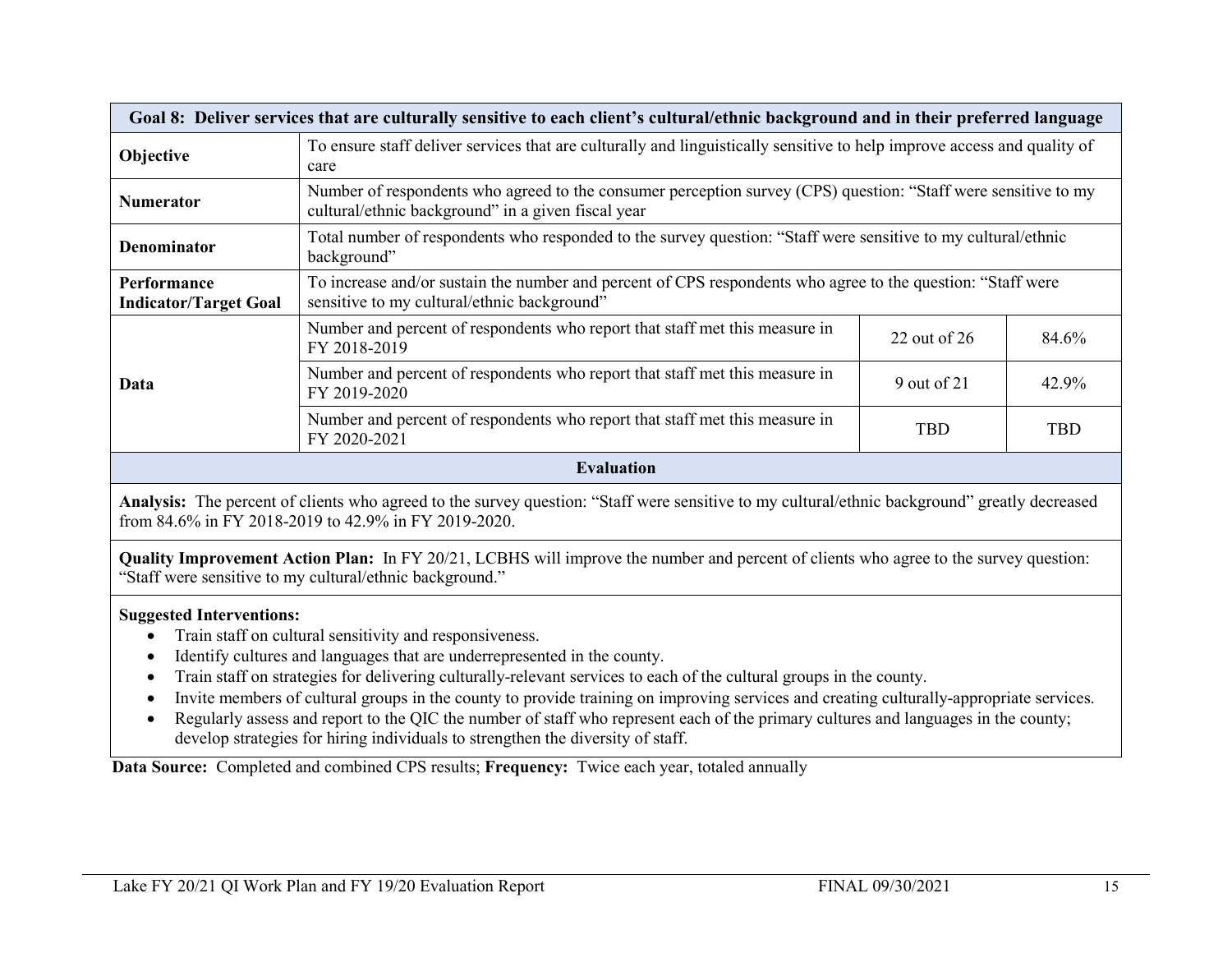| Goal 9: Conduct medication monitoring activities on at least 10% of medication charts each year                                                                                                                                                                                                     |                                                                                                   |            |            |
|-----------------------------------------------------------------------------------------------------------------------------------------------------------------------------------------------------------------------------------------------------------------------------------------------------|---------------------------------------------------------------------------------------------------|------------|------------|
| Objective                                                                                                                                                                                                                                                                                           | To assess the safety and effectiveness of medication practices in LCBHS to ensure quality of care |            |            |
| <b>Numerator</b>                                                                                                                                                                                                                                                                                    | Number of medication charts reviewed in a given fiscal year                                       |            |            |
| Denominator                                                                                                                                                                                                                                                                                         | Total number of persons receiving medication services in a given fiscal year                      |            |            |
| To increase the number of medication charts reviewed through medication monitoring to represent 10% the persons<br>Performance<br><b>Indicator/Target Goal</b><br>receiving medication services.                                                                                                    |                                                                                                   |            |            |
|                                                                                                                                                                                                                                                                                                     | Number and percent of medication charts reviewed in FY 2018-2019                                  | 80 charts  | 19%        |
| Data                                                                                                                                                                                                                                                                                                | Number and percent of medication charts reviewed in FY 2019-2020                                  | 80 charts  | 16%        |
|                                                                                                                                                                                                                                                                                                     | Number and percent of medication charts reviewed in FY 2020-2021                                  | <b>TBD</b> | <b>TBD</b> |
| <b>Evaluation</b>                                                                                                                                                                                                                                                                                   |                                                                                                   |            |            |
| Analysis: The percent of medication charts being reviewed was 19% in FY 2018-2019. This number decreased to 16% in FY 2019-2020, but<br>the overall goal was met. Medication monitoring continues to be a focus of LCBHS; as a result, LCBHS will continue to monitor this goal in<br>FY 2020-2021. |                                                                                                   |            |            |
| Quality Improvement Action Plan: In FY 20/21, LCBHS plans to meet or exceed the number of medication charts reviewed through                                                                                                                                                                        |                                                                                                   |            |            |

**Suggested Interventions:**

- Continue to contract with a third-party prescriber (psychiatrist or pharmacist) to complete medication monitoring activities at least quarterly.
- Train staff and third-party reviewer on the importance of medication monitoring activities, including target goals.

medication monitoring activities at 10% of all medication charts to ensure quality of care.

- Review medication monitoring results at QIC at least quarterly; provide feedback to third-party reviewer if goals are not met.
- Review contractor budget and revise third-party review schedule as needed and allowed to meet the goal of reviewing 10% of charts.

**Data Source:** Cerner; **Frequency:** Annually